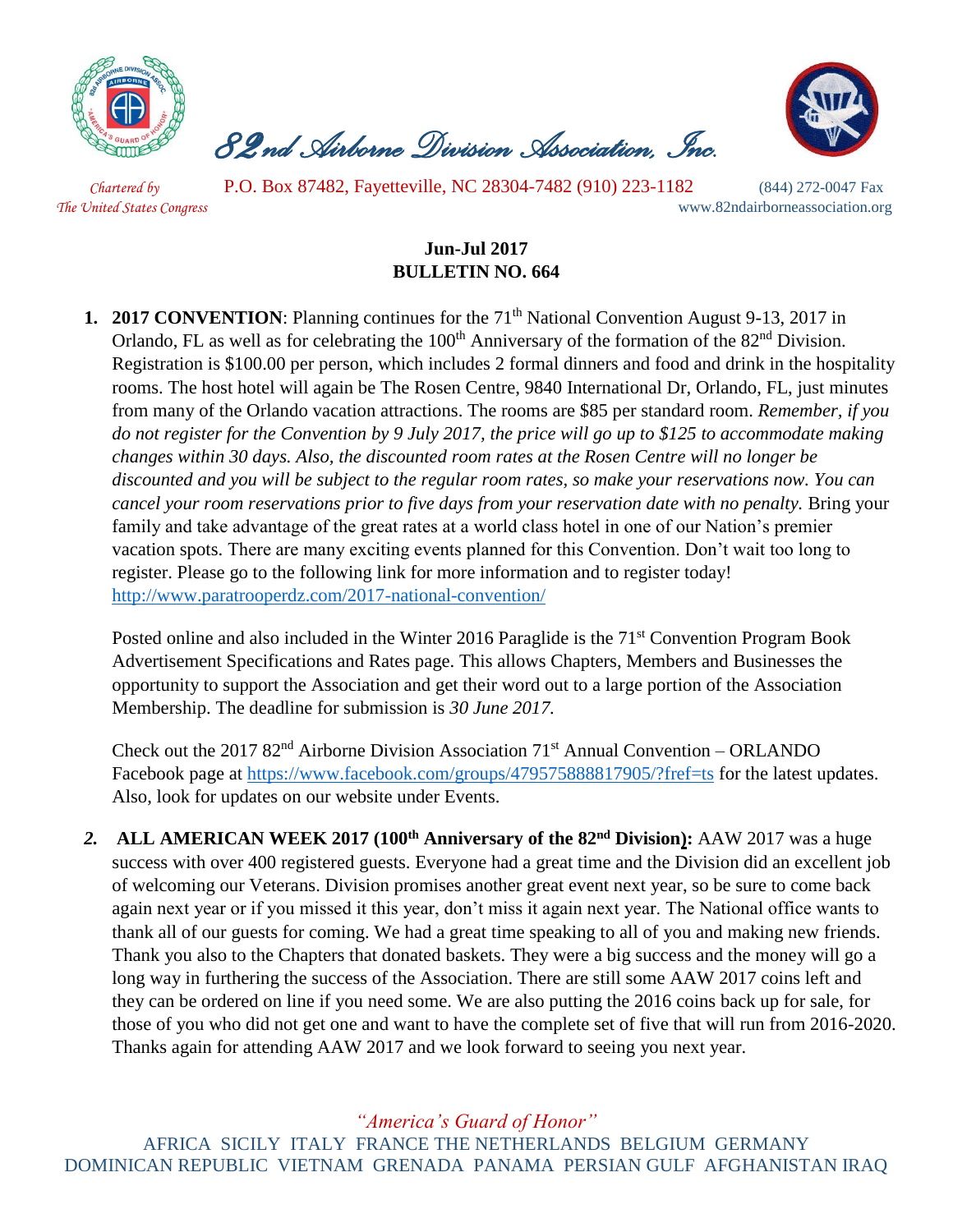



- **3. STATUS OF 501(c)19 TAX EXEMPT STATUS WITH THE IRS:** We have not yet received the 501(c) 19 approval letters for the Chapters, but **we** will let you know as soon as they are granted, and send each chapter their tax exempt status letter for inclusion in their records. This is a great step forward for the Association, and we expect it to lead to a greater ability in our requests for donations. Thank you to everyone who helped the Association in making this possible.
- **4. 2016 CHAPTER FINANCIAL STATEMENTS**: The 2016 Chapter Financial Statements have been sent out and were due at National by 10 April 2017. *Any Statements not received will not be added to the Association Group Return and will be the responsibility of the Chapter for filing with the IRS*. If your Chapter files separately and has not informed the Association of this, please do so. Any Chapters who have not filed their taxes over the last two years will be looked at by the Board of Directors, at our Convention meeting, to be subject to closure, as per the Association by-laws. If your Chapters has become behind in your filings, please notify us so that we can assist you in getting up to date. If you are having issues with your submission please contact the National Office for assistance. To date, the following Chapters have completed and returned their Statement:

Ben Vandervoort/Savannah/HHI Evergreen State John Steele Gateway New York North Central Florida Oklahoma Orlando Rocky Mountain Tampa Bay 1SG Leonard Fund Lozado-Rubio-Conde PR John Towle MOH-Cleveland Cincinnati Kentucky Mid-America Central New York Acadiana Northern Arizona Central Ohio San Joaquin Valley Greater Daytona Southern California Southern Arizona CPL Edward Slavin Wolverine Lehigh Valley West Palm Beach Virginia State Niagara Frontier Central Pennsylvania Hampton Roads North Jersey Don Lassen/Atlanta Greater Hartford COL Reuben Tucker Chicago South Florida GEN MB Ridgway North Texas Washington DC Blue Ridge 508<sup>th</sup> Airborne Northeastern Pennsylvania West Virginia Western Upper-Peninsula Low Country South Texas Daniel Campbell Akron Greater Rochester LTG James Gavin James Etherton/Detroit Vulcan Jacksonville Benavidez-Patterson St. Michael's

**5. NATIONAL DIRECTOR NOMINATIONS:** There is only a little over a week left for Chapter nominations for National Directors. Chapter nominations for National Directors must be received at the National office by *1 July 2017*, either by mail or email. We will notify your Chapter when it is received. Chapter nominations must be certified by the Chapter Chairperson and must be in compliance with

*"America's Guard of Honor"*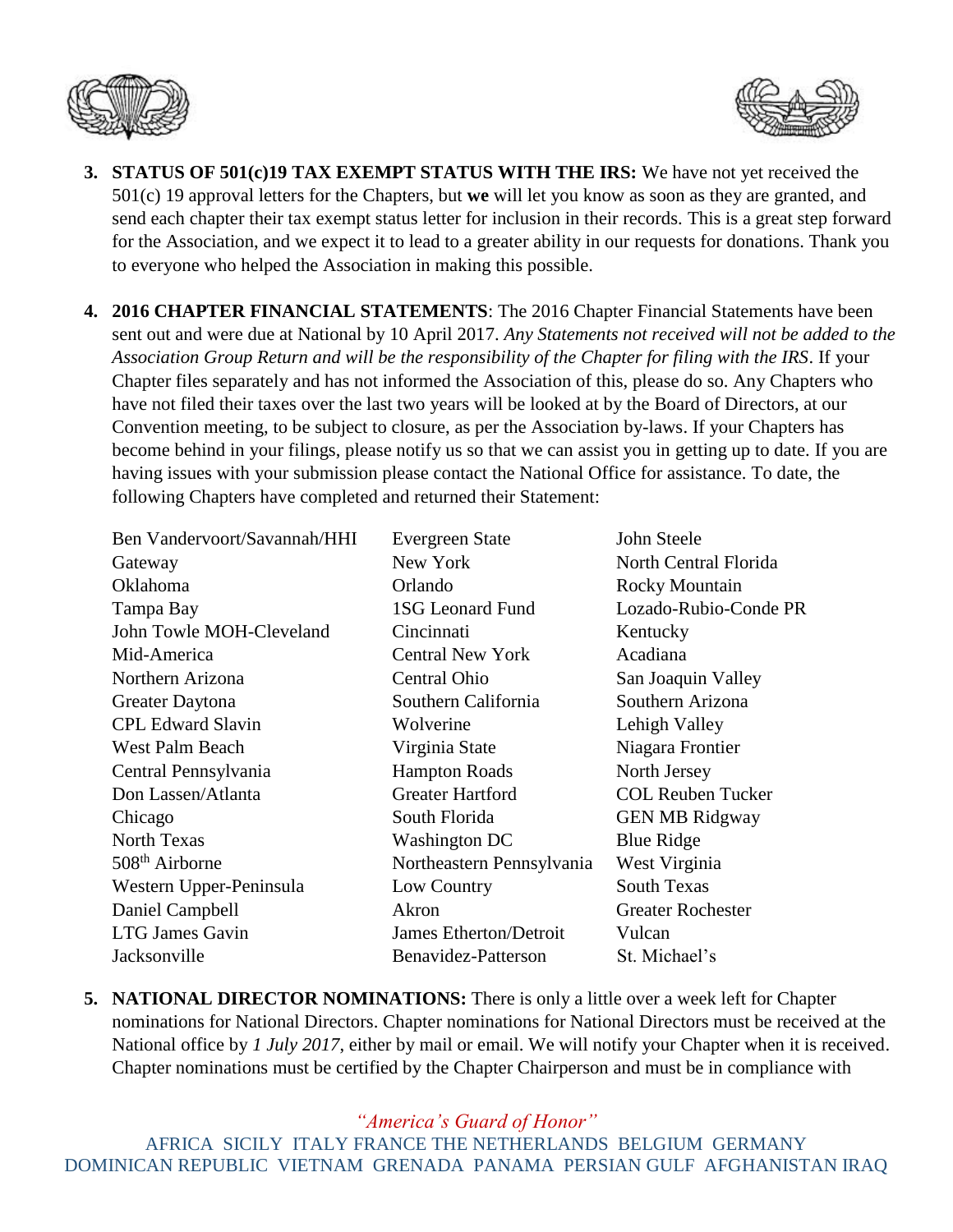



Article V of the Association By-Laws (By-Laws can be viewed at our website at : <http://www.82ndairborneassociation.org/forms-and-resources.html>

Nominations should include a brief description, 4-5 sentences, about the nominee. Please include the nominee's qualifications, past accomplishments, as well as what the nominee proposes to do for the Association, if elected.

The Active 82d Airborne Division Chapters elect their Military Directors and the 82d Airborne Division Commander will appoint the Division Department of Defense Liaison. This year six (6) Veteran Directors will be elected at the Convention and the following Veteran Directors will be completing their term in office (\* indicates that the Director is eligible for nomination to a second 2-year term):

| *Laurie Clay   | *Gary Covey      | *Steven C. Holcomb |
|----------------|------------------|--------------------|
| Ed. T. Herlihy | Jose Perez-Ortiz | Allen Schoppe      |

- **6. NATIONAL DIRECTORS SAMPLE BALLOT**: In accordance with Association By-Laws, a sample ballot for the selection of six (6) National Directors for the 2018 Board of Directors will be attached on our website under the "What's New" tab 30 days prior to the 2018 elections. Also posted on the Association website, under the "What's New" tab, will be the 2018 National Directors Nominations.
- **7. CHAPTER DELEGATES TO AAW AND 2017 CONVENTION**: Chapter Officers are reminded to designate their Delegate(s) to attend the Convention by *31 July 2017*. As outlined in Article IV, Section 6 of the Association By-Laws, the Association President can call a Delegates' meeting sixty (60) days in advance of the Convention date. In the past, Presidents have done this because there is ample time during AAW for the Delegates to discuss issues and formalize the presentation to be given to the Board of Directors during the Convention. The Delegates' meeting during the National Convention is to refresh everyone's memory and finalize the presentation. Delegates should be familiar with the Association and Education Fund By-Laws, Awards SOP, Convention SOP and National Bulletins, all of which are available on the Association website. Registration for Delegates to the Annual convention are sent to the local Chapter through the online or write in registration for the convention. Registration forms for both of these events can be found on the events tab of the Association website: http://www.82ndairborneassociation.org/events.html
- **8. ASSOCIATION SUSPENSES/DEADLINES:** Please note the following Association deadlines (all information should be sent to Executive Director Bill Bauer, unless otherwise noted):
	- a. Convention Agenda: Requests for item(s) to be placed on the Agenda for the Board's review and action at the Convention must be submitted in writing and are due *1 July 2017*.

*"America's Guard of Honor"*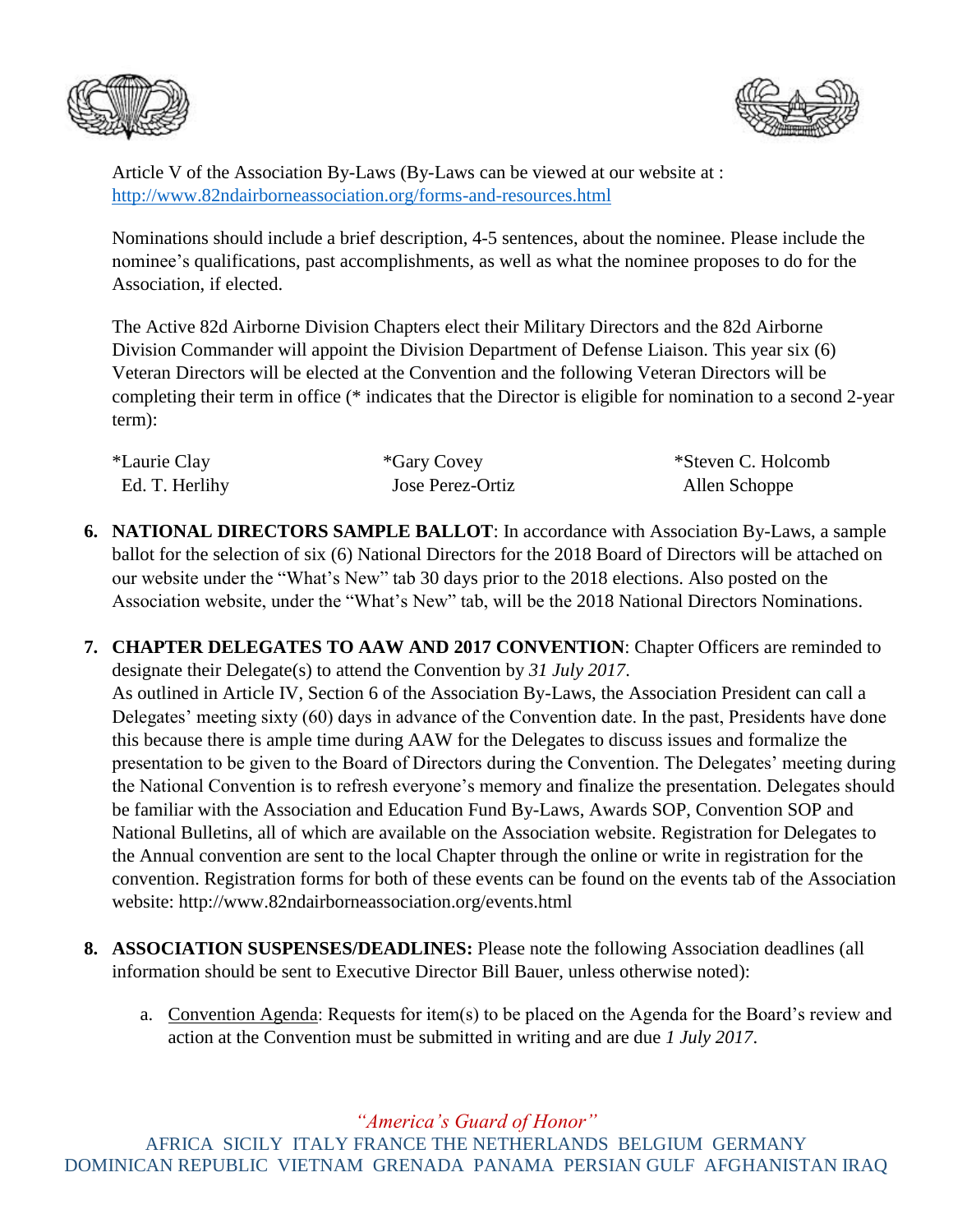



- b. Communication & Public Relations Award Program: Entries must comply with the Communications and Public Awards Program SOP and are due *1 July 2017* to Chairman/Director Gary Rezabek. Nominations can be sent to the National office and will be forwarded to Director Rezabek.
- c. National Director Nominations: Nominations are due *1 July 2017.*
- d. 82d All American of the Year: Nominations must meet the criteria in the Awards SOP, which is available online via the Association website, and are due *10 May 2017* to Chairman/Director Gary Rezabek. Nominations can be sent to the National office and will be forwarded to Director Rezabek.
- e. Changes to By-Laws: Proposed changes and or amendments to Chapter or Association By-Laws should be submitted in the letter form stating that it is a change and or amendment to current By-Law, with the entire current By-Law, including its location in the by-laws, followed by the proposed change and or amendment, with the change portion highlighted. This will allow for the change and or amendment to be quickly recognized from the current law. Additions to By-Laws must state that it is an addition, and include where the addition would be placed within the By-Laws. For a proposed removal of a By-Law, it must include the By-Law and the proposed location of the By-Law. All proposed changes and or amendments, additions, or removals must be accompanied by the reasoning for the proposed change and or amendment, addition, or removal request. The proposed change and or amendment, addition, or removal request must be signed by the Chapter Chairperson. An example can be obtained from the National office upon request. Changes are *due 28 July 2017*.
- **9. SERVICE ON NATIONAL COMMITTEES**: The Association Steering Committee may meet at the Convention. The time, date and location will be determined by the Committee Chairperson noted below:

**Budget & Finances** Website/ Automation Nat'l Treas.- Dir Lawrence J. Slavicek Chairman Exec Dir – Bill Bauer

**Ways & Means By-Laws** Nat'l Treas.- Dir Lawrence J. Slavicek , Chairman PP/Chair - Richard Becker

**Insurance Bond Agent Convention Planning** Dir - Victor Mitchell, Chairman PP Bill Eberle, Chairman

**Internal Affairs Public Relations**

Dir Joe Steen, Chairman Dir – Steve Copening, Chairman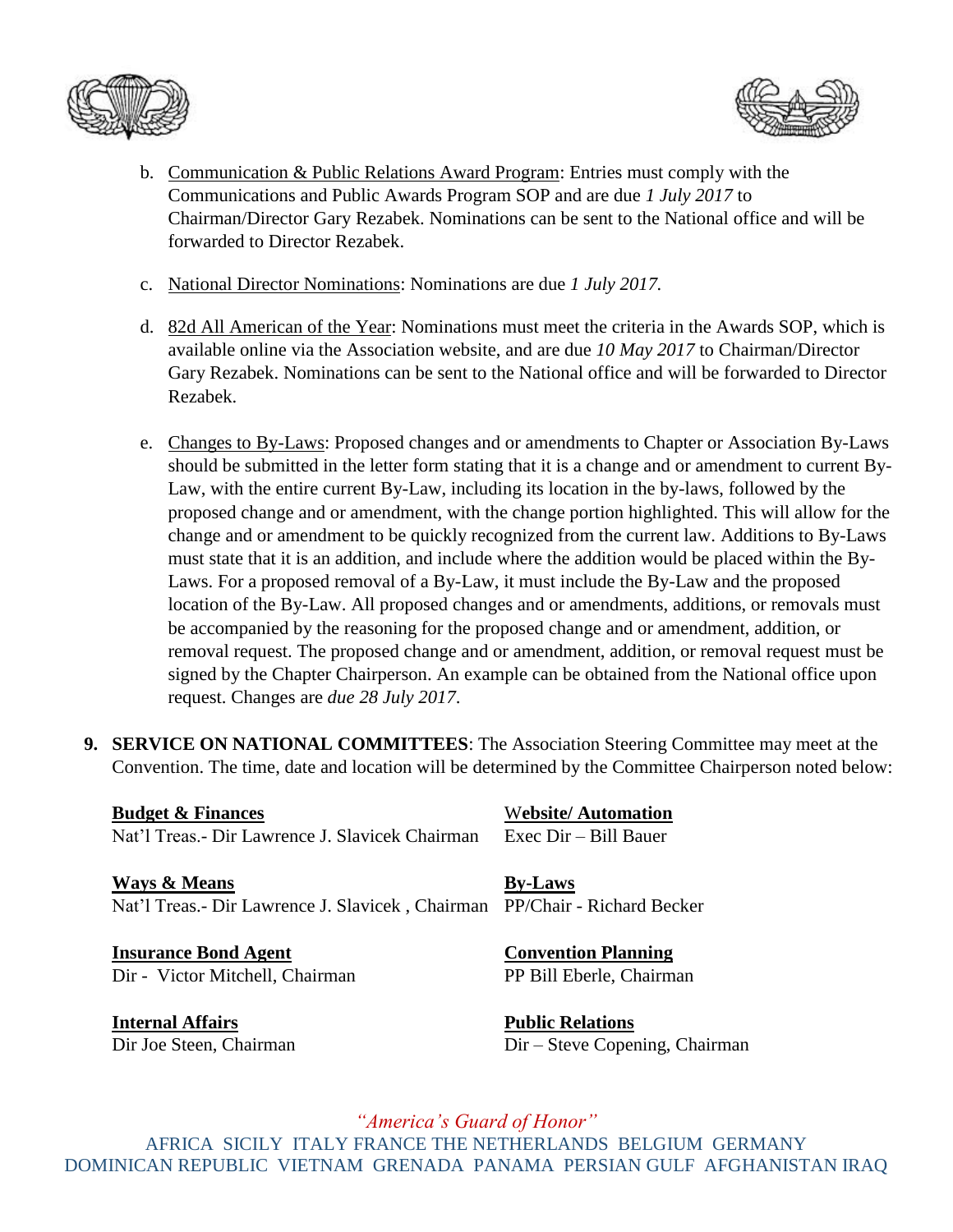



**Chapter & Membership Resolutions** 

**Historical Legislative LNO**

Past-Dir-Jose Aguayo Mr. Rick Dalton

**Association Chaplain Veteran Committee**

Executive Dir - Bill Bauer Dir –Steve Holcomb, Chairman

Mr. Robert Stonerock, Chairman Past Dir – Gordon Sumner, Chairman

**Awards National Airborne Heritage Day** Dir – Gary Rezabek, Chairman Past Dir – Gordon Sumner, Chairman

**Western Area Coordinator Monument Committee -** Fort Benning

**DOD LNO Business Development Committee** SGM Eva Commons Mr. Neil Parkin - Chairman

CH(MAJ) David M Johnston III Nat'l Sec. - Dir Laurie Clay, Chairwoman

**10. E-NEWS BULLETIN**: Members who have shared their email address with the Association receive our e-news bulletin which contains informative articles about the 82<sup>nd</sup> Airborne Division, the Airborne community, the Military, Veterans issues, and even Association related articles and information. If you don't already receive this interesting and informative bulletin send us your email address so that we can add you to the list. Although we have had requests, we are only offering this benefit to our Association members. Sign up today and keep up to date on Airborne issues!

## **11. NEW NATIONAL OFFICE EMAIL ADDRESS CHANGES:**

Executive Director Bill Bauer - [execdir@82ndairborneassociation.org.](mailto:execdir@82ndairborneassociation.org) This address is for information from Chapters concerning questions from Chapter Chairmen, by-laws, by-law changes, Chapter startups or Chapter shut-downs, serious infractions by Association members, assistance from the National Office in running Chapter events, Chapter refunds for new and renewed memberships, donations, and any information the Chapter Chairmen deems necessary for the Executive Director's attention.

Executive Secretary Laura Bauer –  $execse@82n$ dairborneassociation.org. This address is for information on Chapter financial statements, Chapter reports, Chapter events, TAPS submissions, arranging appointments, questions concerning our website, submission requests for items to be placed on our website, facebook and in the Paraglide (Not for submission of your Chapter Paraglide Article. They will continue to be sent to the Paraglide Editor), questions on All American Week registration, and any information that Chapters would like communicated to the entire Association.

*"America's Guard of Honor"*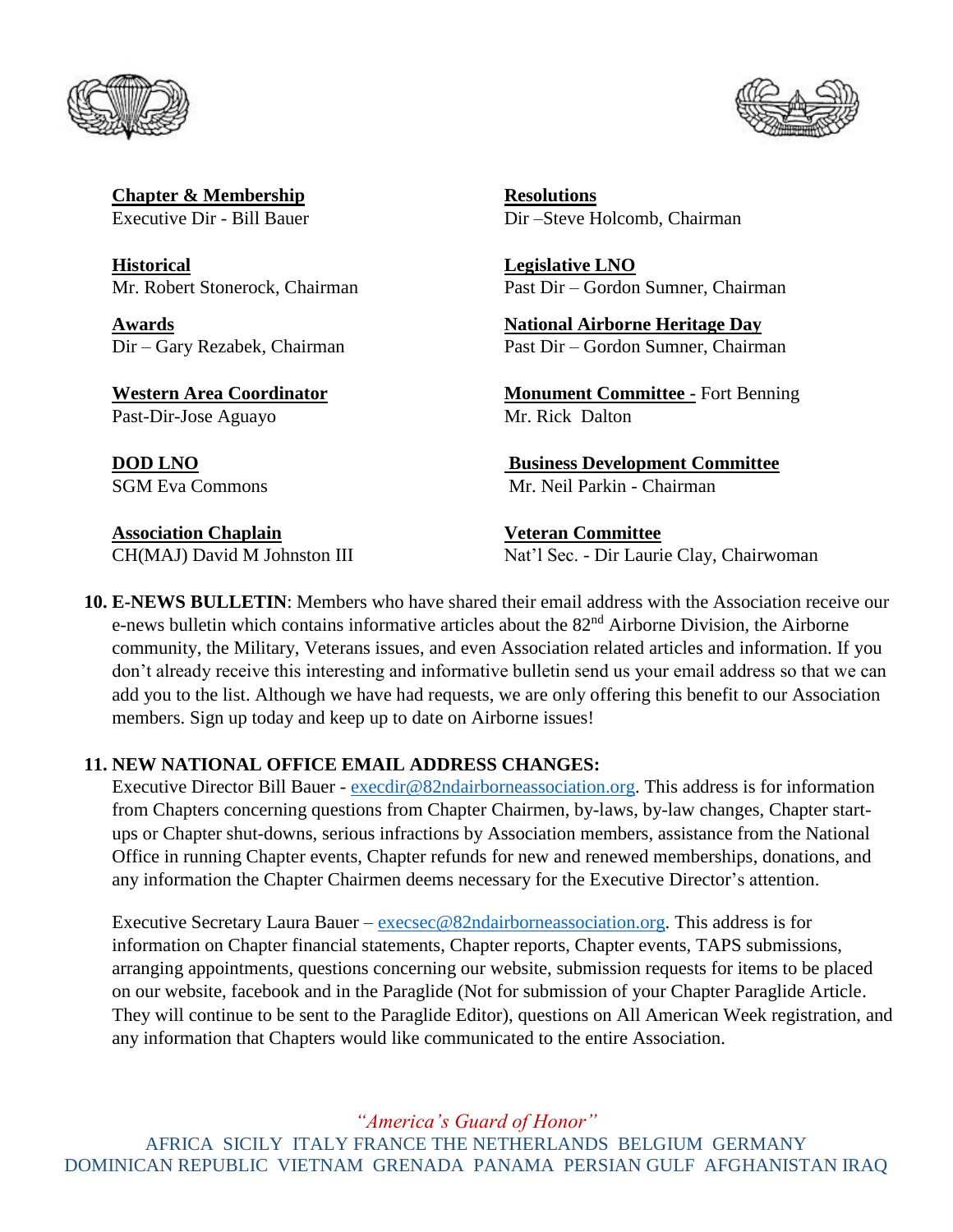



Administrative Assistant Lory Johnston–  $\frac{\text{admin@82} \text{ndairborne} \text{association.org}}{\text{diamion.org}}$ . This address is for all information concerning membership. New membership, membership renewals, changes to membership information, submission of membership report changes, and any other information concerning membership.

- **12. WITHIN THE DIVISION AND FORT BRAGG**: Please visit the following 82d Airborne Division websites to find out what is happening within the Division and sign up for our E-News bulletin: <http://www.dvidshub.net/image> and [http://www.bragg.army.mil/82nd/pages/default.aspx.](http://www.bragg.army.mil/82ND/Pages/default.aspx) Also, don't forget to check out the Division's Facebook page<https://www.facebook.com/82ndAirborneDivision>
- **13. TAPS**: When reporting Members who have passed away, *please* include as much information as possible, to include, date of death, spouse's name, and unit(s) served. A copy of the obituary is also very helpful. Please do not send them just in the Newsletters. We try to read them all, but sometimes we miss information, and please do not assume that that is our notice of a Member's passing.
- **14. ASSOCIATION UPCOMING EVENTS**: Please announce the following upcoming regional events at Chapter meetings, via the Chapter newsletter and website. Registration and information on these events were published in the Paraglide and also on the Association's website at the following link: [www.82ndairborneassociation.org/events.html.](http://www.82ndairborneassociation.org/events.html) If you would like to have the Association President or Executive Director attend your event, please send an invitation to the National office in enough time for us to plan and we will do our best to attend.
	- a. 55th Annual All Ohio Airborne Days, 5-7 Oct 2017, in Cleveland, Ohio, hosted by the John Towle MOH Cleveland Chapter. POC is Sean Jennings (Chairman) (440) 915-8223 or jennsea3@yahoo.com
- **15. STATEMENT OF ASSOCIATION DISCLAIMER:** The following are Disclaimers of the 82nd Airborne Division Association Inc. with regards to any Parachute jump activities, and the consumption of alcohol at Association and Chapter events:

## Association Jump Activity Disclaimer

The 82nd Airborne Division Association, Inc. is in no way affiliated with any civilian or private group, club, association or other type of organization that conducts parachute jumps. The 82<sup>nd</sup> Airborne Division Association, Inc. does *not* sponsor, nor assume any liability for parachute or sport jumping organizations nor any of their activities, nor does it provide insurance coverage for anyone in any parachute jumping activity, to include being in attendance as a spectator or participating in any parachuting activity. Whereas members of the 82<sup>nd</sup> Airborne Division, Inc. may have members who belong to such organizations that perform parachute activities, those members are performing such activities outside of their membership in the  $82<sup>nd</sup>$  Airborne Division Association, Inc., and will in no way portray or represent these activities as being sanctioned, approved, or in conjunction with or related to the 82nd Airborne Division Association, Inc. The

*"America's Guard of Honor"*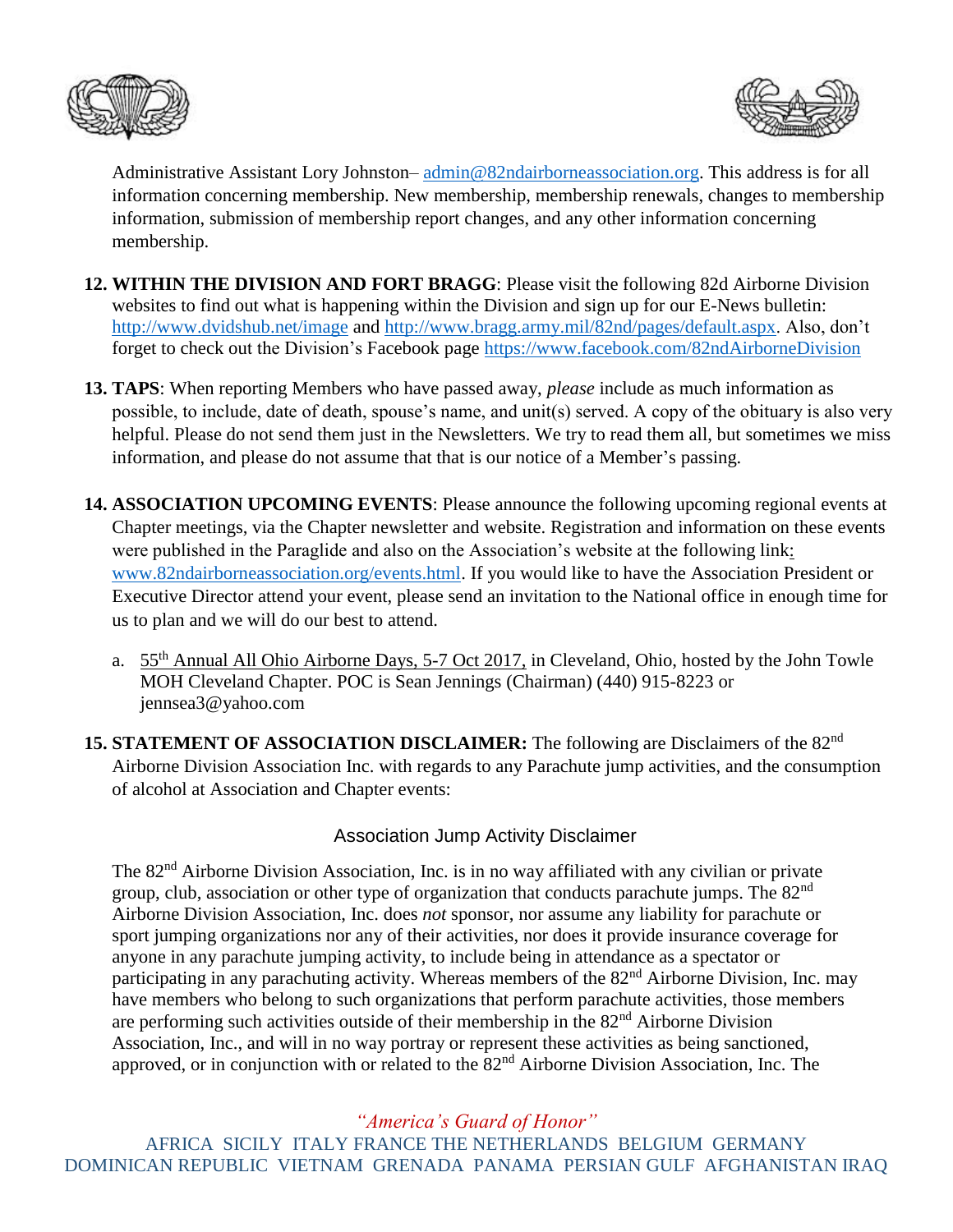



Association insurance policy does not cover any liability for death, injuries, damages, medical expenses, or other losses resulting from parachute activities.

The Association will offer guidance on how its Chapters may obtain special insurance riders for any non-covered event or activity. Such insurance riders are the sole responsibility of each Chapter, who would contract for, pay for, and obtain such coverage by that separate Chapter. Obtaining or not obtaining such special insurance rider coverage shall in no way be the responsibility of the 82nd Airborne Division Association, Inc.

Association Disclaimer for Alcohol Use at Chapter Events

The 82<sup>nd</sup> Airborne Division Association, Inc. is not engaged in the food and beverage industry and does not directly sell or furnish alcohol to its members and therefore carries limited alcohol or liquor liability insurance coverage, which is restricted to coverage only for its function as a host for national events of the Association.

The Association will offer guidance on how its Chapters may obtain special insurance riders for Chapter-sponsored events, whether the Chapter plans to host a hospitality suite with donated alcohol, or when alcohol is served by the hotel or other venue as part of a banquet or cash bar. Such insurance riders are the sole responsibility of each Chapter, who would contract for, pay for, and obtain such coverage by that separate Chapter. Obtaining or not obtaining such special insurance rider coverage shall in no way be the responsibility of the 82<sup>nd</sup> Airborne Division Association, Inc.

Above disclaimers have been approved by Doug Andrews, Association Judge Advocate

6 May 2017

These activity restrictions are not new to the Association, but important to reiterate to all our chapters as they sponsor events. If you are unsure of any activity at an event, it is best to call and get a final answer from the National office rather than to assume it is covered and be proven wrong. With this being said, the 82nd Airborne Division Association Inc. events where alcohol is consumed will have riders to our insurance policy to allow for the consumption of alcohol.

- **16. 3<sup>rd</sup> ANNUAL ASSOCIATION 50/50 RAFFLE**: We are gearing up to make our 3<sup>rd</sup> Annual 50/50 Raffle even more successful than the previous years. Attached is a flyer for the raffle. The drawing will be held on Saturday, 12 August 2017 at the Airborne Heritage Banquet during our 71<sup>st</sup> National Convention. You do not have to be present to win!
- **17. FACEBOOK PAGE: 'Like Us'** at [https://www.facebook.com/82nd-Airborne-Division-Association-](https://www.facebook.com/82nd-Airborne-Division-Association-675341502555480)[675341502555480.](https://www.facebook.com/82nd-Airborne-Division-Association-675341502555480) *This is the ONLY official Facebook page of the Association. We have no affiliation with any other sites that are using the Association's name!* We would love to receive pictures or information from the Chapters of events that they have hosted to share with our members!

President Herlihy and First Lady Joanne, together with the Past Presidents, Officers and Directors of the Association and their spouses wish to thank all Members for their service and look forward to seeing you at the